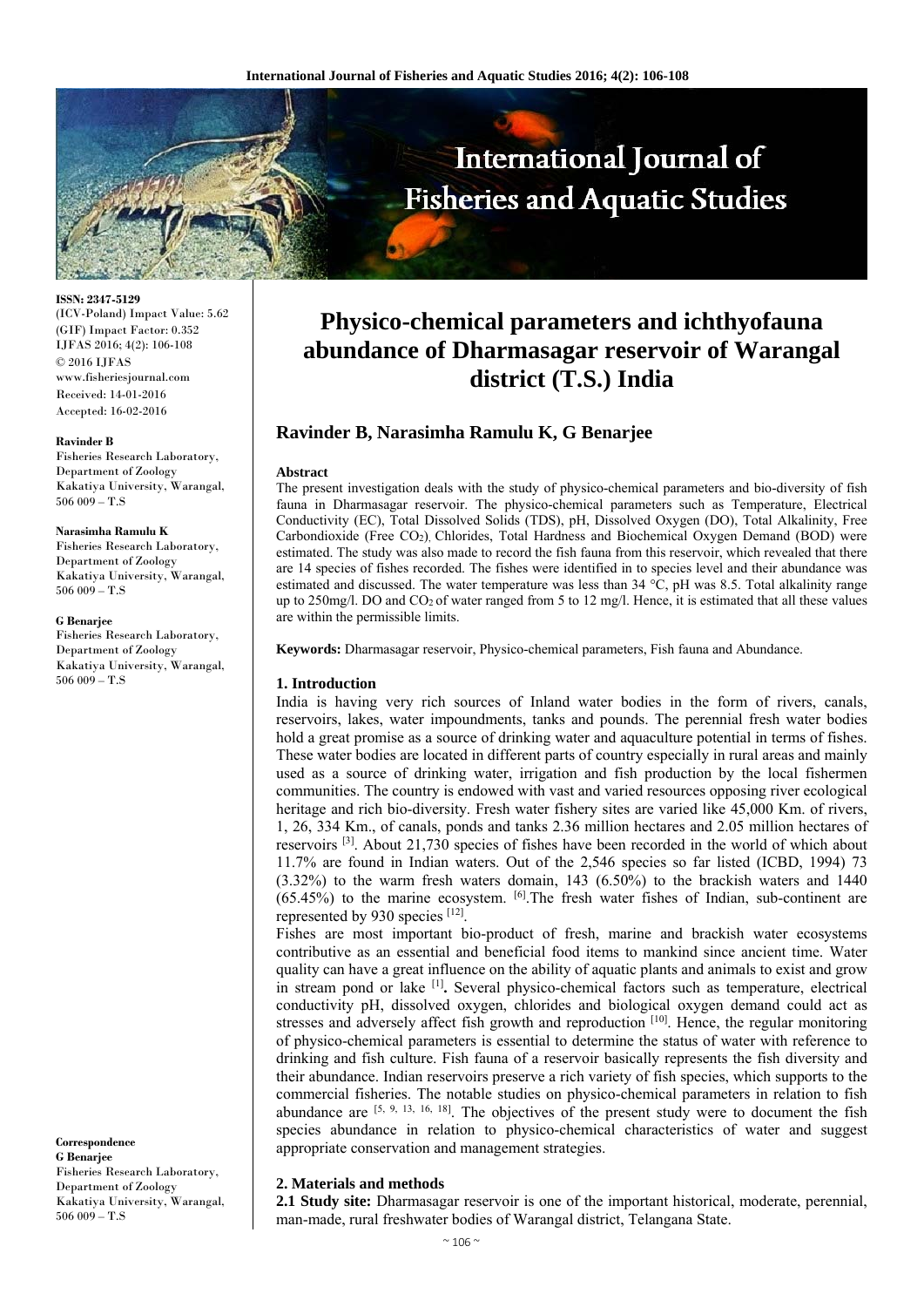It was constructed during the grand period of Kakatiya dynasty. The reservoir is located at Dharmasagar village about 16 Kms distance from Warangal city, and situated in the 18°- 00`-13" N latitudes and 79°-43'-26" E longitudes. The water spread area of reservoir is 1200 acres. The main scope of this reservoir is irrigation, drinking and fishing purposes. The climate of these areas is moderately cool.

## **2.2 Methodology**

For limnological study, the water samples were collected between 8:00 A.M to 11:00 A.M on monthly intervals, brought to the laboratory and analysed immediately. Water temperature was measured at the time of sampling sites using mercury thermometer, pH was measured with standard pH meter, while other parameters were analysed in the laboratory according to the methods suggested by APHA  $^{[2]}$  and Trivedy and Goel  $^{[21]}$ .

The study was carried out from October, 2007 to September, 2008. The samples of fishes were collected every month throughout the study period, with the help of the local fishermen. The collected fish species were preserved in 10% formalin and identified with the standard literature [8, 11, 10].

## **3. Results and discussion**

The physico-chemical parameters of Dharmasagar reservoir of Warangal district has been investigated to evaluate its suitability for drinking, Irrigation and fish culture. Water quality is an important criterion for fish habitat. The diversity and abundance of fishes mainly depends upon the basic and abiotic factors and type of the ecosystem, age of the water body, mean depth, water level, fluctuations, morpho-metric features and bottom have great implications.

**Table 1:** Showing Physico-Chemical Parameters of Dharmasagar Reservoir during October, 2007 to September, 2008.

| SI.<br>No. | Parameter                                        | Oct.<br>07 | Nov.<br>07 | Dec.<br>07 | Jan.<br>08 | Feb.<br>08 | Mar.<br>08 | Apr.<br>08 | May.<br>08 | June.<br>08 | July.<br>08 | Aug.<br>08 | Sep.<br>08 | Grand<br>mean |
|------------|--------------------------------------------------|------------|------------|------------|------------|------------|------------|------------|------------|-------------|-------------|------------|------------|---------------|
| 1.         | Water<br>Temperature (°C)                        | 27.8       | 26.7       | 25.5       | 26.8       | 29.7       | 31.4       | 32.4       | 33.3       | 29.2        | 26.7        | 25.5       | 24.5       | 28.49         |
| 2.         | pH                                               | 7.4        | 7.7        | 7.6        | 7.7        | 8.0        | 8.2        | 8.4        | 8.5        | 7.8         | 7.7         | 7.7        | 7.3        | 7.84          |
| 3.         | Electrical<br>Conductivity<br>$(\mu$ mhos/cm $)$ | 0.289      | 0.293      | 0.285      | 0.296      | 0.299      | 0.310      | 0.311      | 0.342      | 0.316       | 0.307       | 0.326      | 0.309      | 0.306         |
| 4.         | <b>Total Dissolved</b><br>Solids (mg/l)          | 253.75     | 268.50     | 267.25     | 302.00     | 355.75     | 374.75     | 399.25     | 412.00     | 188.75      | 146.50      | 128.25     | 118.25     | 267.91        |
| 5.         | Dissolved Oxygen<br>(mg/l)                       | 8.49       | 8.25       | 8.10       | 7.75       | 7.40       | 7.15       | 7.02       | 6.99       | 8.75        | 9.66        | 10.52      | 11.76      | 8.48          |
| 6.         | Free<br>Carbondioxide<br>(mg/l)                  | 5.67       | 5.50       | 5.52       | 5.80       | 6.77       | 7.87       | 8.32       | 8.25       | 9.60        | 10.45       | 10.30      | 7.75       | 7.64          |
| 7.         | <b>Total Alkalinity</b><br>(mg/l)                | 240.5      | 2393.5     | 227.2      | 220.0      | 213.2      | 213.2      | 210.7      | 206.0      | 200.2       | 181.0       | 159.0      | 149.2      | 204.9         |
| 8.         | Chlorides (mg/l)                                 | 37.5       | 41.4       | 40.5       | 50.4       | 59.5       | 60.5       | 76.0       | 90.1       | 73.5        | 59.1        | 40.3       | 36.4       | 5.43          |
| 9.         | <b>Total Hardness</b><br>(mg/l)                  | 102.0      | 91.2       | 97.5       | 98.5       | 115.7      | 125.2      | 131.0      | 136.2      | 110.2       | 106.2       | 103.0      | 100.7      | 109.80        |
| 10.        | Biological<br>Oxygen Demand<br>(mg/l)            | 6.4        | 7.3        | 8.4        | 10.8       | 6.2        | 5.3        | 3.7        | 3.2        | 4.0         | 5.0         | 5.5        | 6.0        | 6.00          |

The water quality parameters data reveals that the water temperature range between 24.5 to 33.3 °C is within the tolerance limit of most of the cultivable fishes. The pH ranged from 7.3 to 85. The pH of reservoir water was well within the permissible limit given by ISI (1983) and WHO [22] throughout the sampling period. The electrical conductivity of the reservoir water ranged from 0.285 to 0.326 µmhos/cm. The total dissolved solids were recorded in the range of 118.5 to412.0 mg/l. The Oxygen is the one of most important factor in any aquatic ecosystem. The main sources of dissolved oxygen are from the atmosphere and the photosynthesis. In the present investigation the DO was found to be in the range between 7.02 to 11.76 mg/l. Dissolved oxygen levels in warm water, fish habitats should not be less than 5 mg/l, during at least 16 hours of any 24 hours cycle. Srinivasan<sup>[19]</sup> and Bahura [4] have reported on inverse relationship of DO with temperature. The carbon dioxide content of water depends upon the temperature depth, range of respiration, decomposition of organic matter, chemical nature of the bottom and geographical feature of the terrain surround in the water body. During the present study free  $CO<sub>2</sub>$  was observed in the range of 5.50 to 10.45 mg/l.

The total alkalinity is generally imported by the salts of the carbonates, bicarbonates, phosphates, nitrates etc, together

with the hydroxyl ions in Free State. The total alkalinity were recorded in the range of 142.2 to 239.5 mg/l. The values of chlorides ranged between 36.4 to 90.1 mg/l. The concentration of chlorides increases with the degree of eutrophication. Hardness is governed by the contents of calcium and magnesium salts largely combined with bicarbonates and carbonates giving temporary hardness and with sulphates, chlorides causing permanent hardness. In the present investigation total hardness of water varied between 91.2 to 136.2 mg/l. The optimum values of hardness range between 75 to 150 mg/l, supports fish productivity  $[6]$ . During the present study, the BOD varied between 3.2 to 10.8 mg/l, similar trends were also reported by PatkiSaroj [14]. The values of all parameters recorded during present investigation are around the ranges mentioned above, thus making Dharmasagar reservoir water suitable for fishery.

The Fish fauna is an important aspect of fishery potential of a water body. It is observed that the abundance of fish species is variable because of geographical and geological conditions of the reservoir. In the present investigation 14 fish species have been identified during from October, 2007 to September, 2008. It was also recorded that occurrence of fish species most abundant 5, abundant 6, less abundant 3 on the basis of their number in each catch (Table -2, Table -3 and Fig-1).